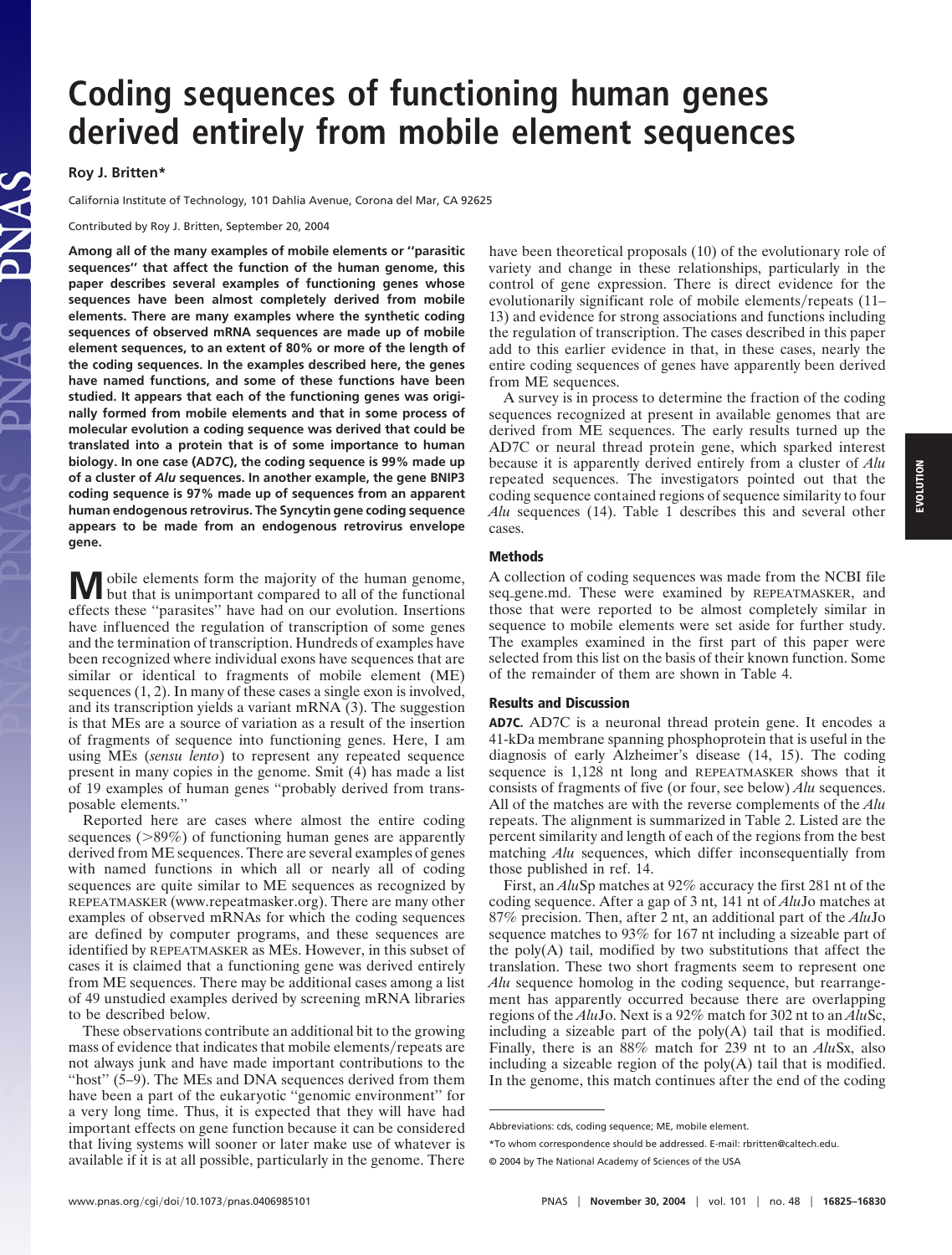| Table 1. Selected genes derived from ME sequences |  |  |  |  |  |  |  |
|---------------------------------------------------|--|--|--|--|--|--|--|
|---------------------------------------------------|--|--|--|--|--|--|--|

| Chr. | Name            | cds, nt | % ME | % match   | ME identifier      | Accession no. |
|------|-----------------|---------|------|-----------|--------------------|---------------|
| 1?   | AD7c            | 1.128   | 99.6 | $83 - 92$ | 5 Alu segments     | NM_014486     |
| 7    | <b>SYNCYTIN</b> | 1.615   | 100  | 97        | <b>HERV-W</b>      | AF072506      |
| (7)  | GTF2IRD2*       | 1.607   | 97.7 | $80 - 88$ | Charlie8, DNA/MER1 | NM_001003795) |
| 8    | <b>HHCM</b>     | 1.404   | 89.9 | 68-71     | L1MD2, LINE/L1     | NM_006543     |
| 10   | BNIP3           | 585     | 97.1 | 84        | HERV70, LTR/ERV1   | NM 004052     |
| 13   | LG30            | 216     | 100  | $74 - 76$ | MLT1E, MLT1G, LTR  | AY138548      |

The first column is the chromosome (Chr.) number, which is not certain for AD7C.

\*Exon 16 only, therefore in parentheses.

sequence region and there is another match to an *Alu* sequence (data not shown).

It appears that the whole gene coding region has been made from a cluster of *Alu* sequences. The gaps of a few nucleotides between the individual *Alu* sequence matches are probably just details of the REPEATMASKER alignment process and can be ignored. A matter of interest is how much change has occurred in the sequences to form a useful gene from the ME sequences. The *Alu* sequences summarized in Table 2 are simply the best matches from the REPEATMASKER collection and are not necessarily the *Alu* sequences that were present in the original *Alu* cluster, so that it is not possible in general to identify the sequence changes that have occurred. A sample can be estimated by examining the three poly(A) chains that are included. They total to 60 Ts in the complementary *Alu* sequences. In these poly(T) regions, eight changes have occurred, all leading to translatable codons for amino acids other than phenylalanine. They consist of six A substitutions and two insertions of two As each. This  $\approx$ 17% change in this small sample suggests positive selection. Of course, there is only one possible silent substitution in a row of Ts, the transition from T to C in the third base. In addition, there are four cases of internal T-rich sequences in the five *Alu* sequences involved, and in one of those, such a silent substitution has occurred. In two of these cases, length differences have occurred resulting from a six-base deletion and a four-base insertion, leading, of course, to translatable codons. This is a clear case in which a cluster of *Alu* repeats has been converted into an active human gene. We do not yet know how the 5' control region is organized. With that information we will someday be able to say more about the evolutionary process that created the gene. It was pointed out that an identifiable fulllength representation in the human genome (build 34) is only 97% similar to the AD7C mRNA sequence (A. F. Smit, personal communication) (14). The differences are such that the genomic sequence is not translatable for a significant length. No better genomic copy of the mRNA has been found, but the gene could contain introns and might be hard to identify because of the *Alu* sequences.

#### **Table 2. Alignment summary of AD7C**

|        |       |                  |                | Position in ME <sup>§</sup> |       |  |
|--------|-------|------------------|----------------|-----------------------------|-------|--|
| $\% *$ | Start | End <sup>†</sup> | $ME^+$         | End                         | Start |  |
| 92     |       | 281              | AluSp#SINE/Alu | 280                         |       |  |
| 87     | 284   | 411              | AluJo#SINE/Alu | 143                         | 2     |  |
| 83     | 413   | 580              | AluJo#SINE/Alu | 301                         | 134   |  |
| 92     | 581   | 884              | AluSc#SINE/Alu | 302                         |       |  |
| 88     | 887   | 1128             | AluSx#SINE/Alu | 300                         | 61    |  |

\*Match between ME sequence and region of cds.

†Start and end positions in cds.

‡REPEATMASKER description of ME.

§End and start positions in reverse-oriented ME.

**BNIP3.** BNIP3 is the gene for a protein involved in controlling apoptosis through the interaction with other proteins (16–18). The heading for the entry in OMIM (Online Mendelian Inheritance in Man) is BCL2/ADENOVIRUS E1B 19KD PRO-TEIN-INTERACTING PROTEIN 3: BNIP3. Table 1 shows that 97% of the coding sequence is related closely to that of HERV70RM. HERV70RM is the name I am using for the version of HERV70 that is included in the REPEATMASKER library and it is named a human endogenous retrovirus, although it does not contain recognizable retroviral gene residues. It is more than 7 kb long, and the relationships to the BNIP3 coding sequence occurs after nucleotide 4641 of HERV70RM. The coding sequence of the BNIP3 mRNA aligns fully with the HERV70RM sequence even though the gene consists of 6 exons spread over almost 15 kb of DNA. To help resolve this relationship, REPEATMASKER was run against the whole gene, and the results are shown in Table 3. Most of these data are from REPEATMASKER output, and two columns are added to show the location of the exons in the gene. In most cases, the identification of an HERV70RM segment in the gene aligns closely with the exons. This agreement is so good that the history seems obvious. Likely, a part of the HERV70RM from about 4–7 kb was converted to a gene without introns, which must have evolved and become useful, and later the introns were inserted into it to lead to the modern BNIP3 gene. In fact, there is a BNIP3P sequence on chromosome 14 that is identified as a pseudogene because it lacks introns and gives a very good match in a search made with the BNIP3 mRNA by using BLAST the human genome. It is possibly a fossil of the early stage in this event or it may be an actual pseudogene made from the mRNA at a later stage.

To further explore this interpretation, the coding sequence was aligned with the HERV70RM sequence by using BLAST2 sequences. The result showed two copies of the almost complete cds region at locations 5507–6073 and 6732–7289 in the HERV70RM sequence, matching  $\approx 80\%$ . Thus, the locations shown in Table 3 in HERV70RM are simply the best fits of REPEATMASKER and do not necessarily show the actual sequence origins of the BNIP3 coding sequence. It seems likely that it originated as a copy of one of the regions in HERV70RM. Table 3 shows one example of a sequence similarity between HERV70RM and a region of the gene that is not an exon in BNIP3. The history of this region is unclear. In any case, it is clear that most of the exons of the BNIP3 gene derived from a continuous stretch of HERV70RM. This seems to be a good case of ''introns late'' because there is no other explanation that comes to mind for the presence of a series of connected pieces of HERV70RM spread widely in the BNIP3 gene.

An important issue is the nature of HERV70RM. The copy used in these studies is listed in the library of human repeated sequences listed in REPEATMASKER. It is incomplete and not a classical endogenous retrovirus. The HERVD database (http: herv.img.cas.cz) lists many regions in the human genome that are similar in sequence to what I call HERV70RM here, although none of them match a length of more than  $\approx$  1 kb. In fact, there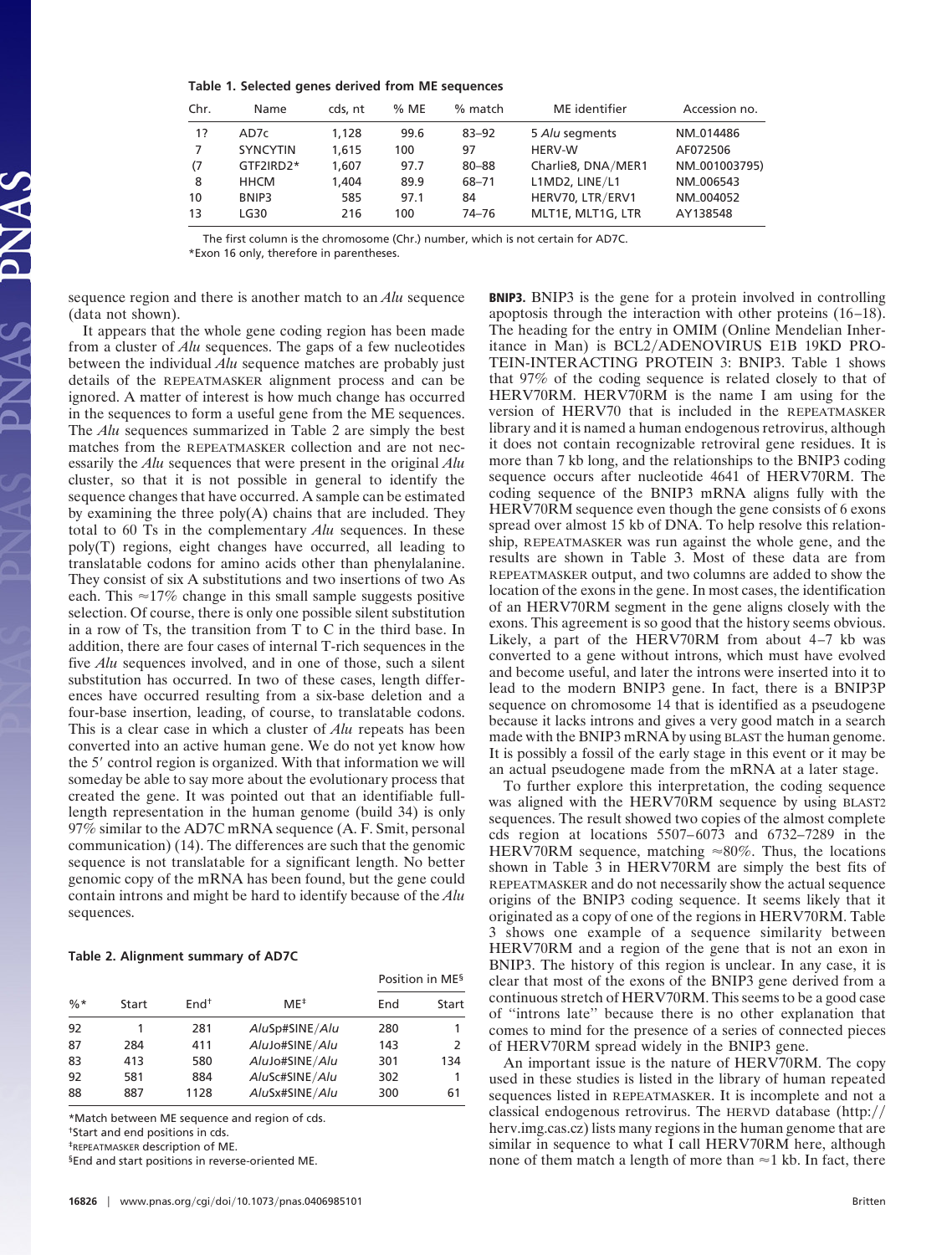|  |  |  |  |  | Table 3. MEs in the BNIP3 gene |  |
|--|--|--|--|--|--------------------------------|--|
|--|--|--|--|--|--------------------------------|--|

|      | Divergence |      |       |       | Distance from start of gene |       |                  |                    | Location in ME    |       |      |
|------|------------|------|-------|-------|-----------------------------|-------|------------------|--------------------|-------------------|-------|------|
| %    | Del        | Ins  | Exon  |       | Start                       | End   |                  | ME identification  |                   | Start | End  |
| 17.6 | 8.0        | 3.2  | 824   | 869   | 1                           | 875   | $+$              | HERV70             | LTR/ERV1          | 4641  | 5557 |
| 26.1 | 0.0        | 4.2  |       |       | 1241                        | 1288  | C                | L2                 | LINE/L2           | (86)  | 3227 |
| 28.3 | 16.3       | 0.0  |       |       | 1648                        | 1739  | C                | MER5A              | DNA/<br>MER1_type | (48)  | 141  |
| 9.0  | 4.1        | 0.0  |       |       | 2208                        | 2473  | $+$              | AluSq              | SINE/Alu          |       | 277  |
| 23.7 | 12.6       | 2.1  |       |       | 2753                        | 2847  | $\boldsymbol{+}$ | L1ME3A             | LINE/L1           | 6021  | 6125 |
| 18.0 | 0.0        | 0.0  | 2938  | 3087  | 2937                        | 3086  | $+$              | HERV70             | LTR/ERV1          | 6776  | 6925 |
| 16.2 | 0.0        | 3.7  | 3164  | 3270  | 3169                        | 3277  | $+$              | HERV70             | LTR/ERV1          | 6933  | 7037 |
| 15.8 | 11.4       | 0.0  |       |       | 4574                        | 4687  | $+$              | FLAM <sub>-C</sub> | SINE/Alu          | 1     | 127  |
| 13.8 | 0.0        | 0.0  | 5334  | 5418  | 5335                        | 5421  | $\boldsymbol{+}$ | HERV70             | LTR/ERV1          | 7032  | 7118 |
| 13.6 | 1.3        | 0.0  | 6093  | 6243  | 6094                        | 6247  | $+$              | HERV70             | LTR/ERV1          | 5901  | 6056 |
| 19.3 | 2.8        | 0.0  |       |       | 6691                        | 6980  | C                | AluJo              | SINE/Alu          | (14)  | 298  |
| 32.0 | 8.0        | 0.0  |       |       | 6997                        | 7146  | C                | L1ME               | LINE/L1           | (734) | 5436 |
| 7.0  | 1.1        | 1.1  | None  |       | 7147                        | 7233  | $+$              | HERV70             | LTR/ERV1          | 7172  | 7258 |
| 27.5 | 5.6        | 1.4  |       |       | 7241                        | 7384  | C                | L1ME               | LINE/L1           | (873) | 5273 |
| 23.0 | 18.6       | 2.3  |       |       | 8613                        | 8870  | C                | MER21C             | LTR/ERV1          | (88)  | 847  |
| 17.9 | 0.0        | 11.8 |       |       | 8909                        | 8984  | $\boldsymbol{+}$ | (CCCCAA) n         | Simple_repeat     | 2     | 68   |
| 16.7 | 0.0        | 1.6  |       |       | 9224                        | 9284  | $\boldsymbol{+}$ | MER41B             | LTR/ERV1          | 481   | 540  |
| 8.3  | 1.4        | 0.7  |       |       | 9297                        | 9586  | $+$              | AluSq              | SINE/Alu          | 6     | 297  |
| 24.1 | 3.7        | 3.7  |       |       | 9594                        | 9675  | C                | MER21C             | LTR/ERV1          | (853) | 82   |
| 23.7 | 17.2       | 0.0  |       |       | 9747                        | 10036 | C                | MLT1A0             | LTR/MaLR          | (17)  | 348  |
| 34.9 | 1.8        | 3.6  |       |       | 11487                       | 11596 | $+$              | MIR3               | SINE/MIR          | 101   | 208  |
| 21.7 | 4.7        | 3.5  |       |       | 11902                       | 11987 | $+$              | <b>FRAM</b>        | SINE/Alu          | 75    | 161  |
| 4.7  | 3.0        | 3.0  |       |       | 12762                       | 12892 | $+$              | AluJo/FLAM         | SINE/Alu          |       | 131  |
|      |            |      | 14061 | 14106 |                             |       | $+$              | HERV70             | LTR/ERV1          | 6053  | 6100 |

Del, deletion; Ins, insertion.

is a set of 63 sequences in this database that match the BNIP3 cds, although most of them show only a short matching region. The situation needs clarification because there are many entries in the HERVD database called HERV70 that show no sequence similarity to HERV70RM. There is no full-length copy of HERV70RM in the present version of the human genome, so its status as a human endogenous retrovirus sequence is doubtful. BLAST of the human genome (filter off) searching with HERV70RM finds many hits and graphs some examples as if they were full-length matches. They do not exist, and the program has assembled them from groups of nearby fragmentary matches.

When REPEATMASKER is run against HERV70RM, two small fragments of *Alu* sequences are found, as well as other MEs within it. There are regions that REPEATMASKER identifies as HERV70 (HERV70RM), and these include the region of the copies of the BNIP3 coding sequences. A warning is required here because BLAST of the human genome (filter off, default) finds only 3 matching sequences for the BNIP3 coding sequence of the 63 that exist in the HERVD database. I confirm the fact that there are many matching fragments to the coding sequence (cds), finding 120 in the human genome by using BLAST. This is an important point because these data, regardless of the interpretation of HERV70RM, show that the BNIP3 gene cds sequence is closely related *in toto* to sequences of a ME. We may not know exactly what this ME is, but there are many copies of this region of it in the human genome ranging from precise to quite divergent.

The BNIP3 gene occurs in the mouse genome [NM\_009760], and the coding sequence matches the human with 89% accuracy. The protein sequences match to 90% accuracy except for a 5-aa gap and a 1-aa gap in the mouse protein. The gene arrangement is similar, with 6 exons extending over  $\approx$ 15 kb. The exons are identical in length to the human exons except for the gaps of 15 and 3 nt corresponding to the protein differences. Because the cds match so closely in sequence, the mouse BNIP3 exons show the same relationship to the human HERV70RM as do the human BNIP3 exons. Interestingly, there is no sequence in the mouse genome, seen by BLAST of the mouse genome, that matches the human HERV70RM except for the BNIP3 exons. There is apparently no equivalent ERV in mouse genome, although, of course, many other HERVs and MERVs share sequence. REPEATMASKER may be used with either the human repeats or mouse repeats to examine the mouse BNIP3 gene region. With the human repeats, the mouse BNIP3 exons are recognized as HERV70RM sequences, but with the mouse repeats, no sequences match. The exons in the two genes are nearly identical. The nucleotide sequences of the mouse and human BNIP3 cds match closely (90%). *K*<sup>s</sup> between the coding sequences of mouse and human are 0.41 and  $K_a = 0.047$  ( $K_s$  is the divergence due to synonymous substitutions, and  $K_a$  is the divergence due to changes that cause amino acid replacement) (19). This similarity suggests that whatever the events were, they occurred far in the past.

The BNIP3 gene has also been sequenced from rat, and the cds is 95% similar to that of mouse BNIP3, so the same arguments apply. The *K*<sup>s</sup> between the coding sequences of the rat and human is 0.37 and  $K_a = 0.048$  (20). BLAST of the rat genome finds a BNIP3 exon and two other rat sequences similar to parts of human HERV70RM, whereas BLAST of the mouse genome finds only a BNIP3 exon with similarity to human HERV70RM. Based on a BLAST search of GenBank, chicken (*Gallus gallus*) has a similar mRNA sequence to the human BNIP3. There is a match of 367 of 453 nt, or 81%, in one large region and evidence of other smaller regions of similarity. It seems that a full examination of the evolution and relationships of BNIP3 and HERV70RM would be worthwhile in a number of species.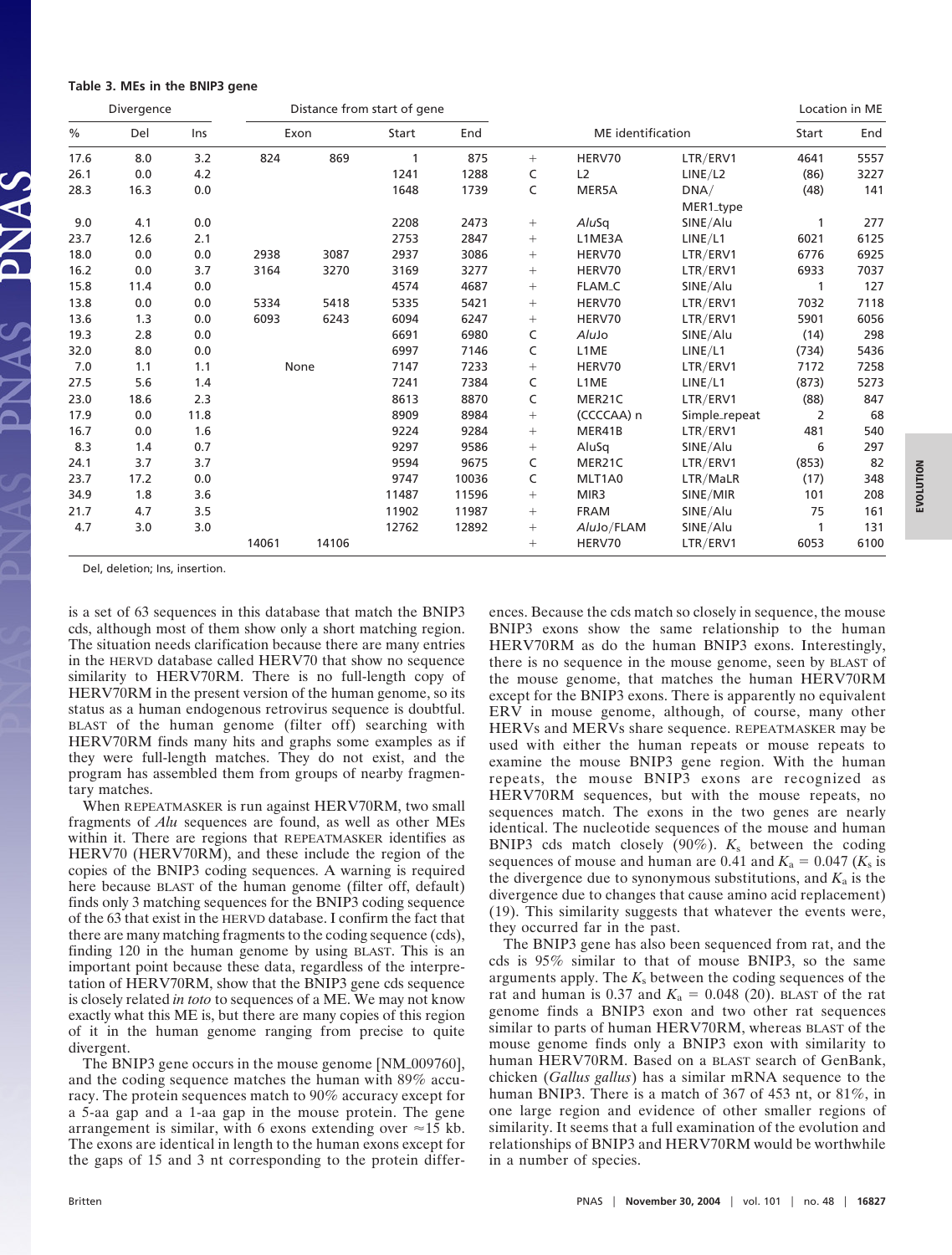#### **Table 4. Observed transcripts that match ME for >80% of their length**

|                |           | Length of |                       |                |                        |                                   |                       |
|----------------|-----------|-----------|-----------------------|----------------|------------------------|-----------------------------------|-----------------------|
| Chr.           | % length* | cds       | ID                    | ID             | $%$ match <sup>+</sup> | Listing <sup><math>‡</math></sup> | Record <sup>§</sup>   |
| $\mathbf{1}$   | 98.25     | 171       | NM_016646             | LOC51336       | 82.7                   | L1M3                              |                       |
| 1              | 96.00     | 150       | XM_352936             | PRO2012        | 78.1                   | L1ME                              | Record removed        |
| $\overline{2}$ | 100.00    | 384       | NM <sub>-175853</sub> | LOC150759      | 78.7                   | L <sub>1</sub> P                  |                       |
| $\overline{2}$ | 100.00    | 375       | XM_208704             | LOC283517      | 97.9                   | <b>SVA</b>                        | Record removed        |
| $\overline{2}$ | 100.00    | 723       | XM_351431             | LOC375197      | 95.8                   | L1PA4                             | Record removed        |
| $\overline{2}$ | 95.83     | 288       | XM_173068             | LOC253584      | 85.4                   | THE1C MLT1B                       |                       |
| $\overline{2}$ | 92.33     | 300       | XM_351509             | LOC375299      | 90.0                   | L1P Tigger2                       | Record removed        |
| $\overline{2}$ | 86.38     | 279       | XM_291017             | LOC339793      | 89.8                   | L1P MLT1E2                        |                       |
| 3              | 93.44     | 183       | NM_018629             | <b>PRO2533</b> | 76.3                   | MLT1G3                            | Record removed        |
| 3              | 91.54     | 402       | XM_353342             | LOC375388      | 79.9                   | MLT2B4                            | Record removed        |
| 3              | 83.66     | 153       | NM_014135             | PRO0641        | 78.1                   | MLT1H                             | Record removed        |
| 4              | 99.95     | 1974      | XM_209656             | LOC285550      | 89.8                   | Charlie9                          |                       |
| 4              | 97.40     | 1692      | NM_024534             | FLJ12684       | 72.6                   | MER34-int                         |                       |
| 5              | 87.04     | 486       | NM <sub>-173668</sub> | FLJ34836       | 89.1                   | LTR12C BaEV-int                   | MER50                 |
| 5              | 86.45     | 369       | XM_353366             | LOC375433      | 81.2                   | L1MC/D LTR5B                      | Record removed        |
| 6              | 99.74     | 387       | XM_291181             | LOC340211      | 97.4                   | L <sub>1</sub> P                  |                       |
| 6              | 99.60     | 249       | NM_018572             | PRO1051        | 87.9                   | L <sub>1</sub> P                  | Record removed        |
| 6              | 84.97     | 366       | NM <sub>-178534</sub> | FLJ37940       | 85.7                   | HERVL18                           | Record removed        |
| 7              | 97.72     | 1491      | NM_032203             | GTF2IRD2       | 82.4                   | Charlie <sub>8</sub>              |                       |
| $\overline{7}$ | 94.02     | 1722      | NM <sub>-145111</sub> | DKFZp727G1     | 86.4                   | Charlie9                          |                       |
| 8              | 97.99     | 348       | XM_351783             | LOC375668      | 86.8                   | Tigger3 (Golem)                   | FLAM_C removed        |
| 8              | 85.35     | 273       | XM_353456             | LOC375664      | 70.3                   | L2                                | Record removed        |
| 9              | 100.00    | 375       | XM_209180             | LOC284397      | 97.1                   | <b>SVA</b>                        |                       |
| 9              | 100.00    | 342       | XM_351803             | LOC375700      | 87.4                   | L1P4                              | Record removed        |
| 9              | 100.00    | 363       | XM_353472             | LOC375692      | 82.8                   | LTR1B                             | Record removed        |
| 9              | 92.10     | 291       | XM_353479             | LOC375732      | 73.1                   | SST <sub>1</sub>                  | Record removed        |
| 9              | 92.10     | 291       | XM_353476             | LOC375716      | 72.8                   | SST <sub>1</sub>                  | Record removed        |
| 9              | 91.75     | 291       | XM_353477             | LOC375726      | 72.6                   | SST <sub>1</sub>                  | Record removed        |
| 9              | 90.14     | 426       | NM_030898             | FLJ21673       | 84.1                   | $AluSg/x$ L2                      | FLAM_A record removed |
| 9              | 90.11     | 354       | XM_353493             | LOC375772      | 93.1                   | MLT2A1                            | Record removed        |
| 9              | 88.52     | 270       | XM_353481             | LOC375740      | 77.4                   | <b>REP522</b>                     | Record removed        |
| 9              | 88.52     | 270       | XM_353480             | LOC375738      | 77.8                   | <b>REP522</b>                     | Record removed        |
| 9              | 88.52     | 270       | XM_353478             | LOC375727      | 77.4                   | <b>REP522</b>                     | Record removed        |
| 10             | 99.67     | 600       | NM <sub>-178512</sub> | FLJ37201       | 73.2                   | Tigger4 (Zombi)                   |                       |
| 10             | 99.57     | 231       | XM_352893             | LOC374280      | 90.4                   | MER11B                            | Record removed        |
| 10             | 98.10     | 105       | NM <sub>-173577</sub> | MGC45541       | 86.4                   | AluJo/FRAM                        |                       |
| 1              | 85.21     | 2082      | NM_021211             | LOC58486       | 68.3                   | Charlie1                          |                       |
| 12             | 85.48     | 303       | XM_350891             | LOC374483      | 93.8                   | HERVK22                           | Record removed        |
| 13             | 99.31     | 288       | NM <sub>-138474</sub> | LOC144845      | 80.1                   | <b>L1PA13</b>                     | Record removed        |
| 13             | 97.80     | 501       | NM <sub>-173604</sub> | FLJ25694       | 87.4                   | <b>HERVE</b>                      |                       |
| 13             | 89.24     | 381       | NM <sub>-153251</sub> | FLJ25952       | 85.5                   | AluSg/x AluSx                     |                       |
| 13             | 80.13     | 297       | XM_353050             | LOC374511      | 77.0                   | <b>MSTC MIR</b>                   | Record removed        |
| 16             | 100.00    | 75        | NM_030970             | MGC3771        | 90.7                   | AluSp                             |                       |
| 19             | 100.00    | 144       | NM_178523             | MGC45556       | 91.0                   | L1PA10                            | Record removed        |
| 19             | 88.17     | 372       | XM_294914             | LOC339358      | 81.2                   | MER41-int                         | MER41B MER77          |
| 19             | 84.00     | 225       | NM <sub>-138781</sub> | LOC113386      | 77.8                   | HERVK3                            |                       |
| 20             | 100.00    | 375       | XM_209370             | LOC284806      | 89.1                   | <b>SVA</b>                        | Record removed        |
| 21             | 88.89     | 378       | XM_211658             | LOC284837      | 75.3                   | L1MB8                             | Record removed        |
| X              | 100.00    | 372       | NM <sub>-153016</sub> | FLJ30672       | 87.8                   | THE1-int                          |                       |
|                |           |           |                       |                |                        |                                   |                       |

Chr., chromosome.

PNAS PNAS

\*Percent of length of cds that is ME.

†Percent sequence match of cds to ME.

‡REPEATMASKER listing.

§Added on March 2, 2004, when removals were found.

**Syncytin.** This example is listed by Smit (4) and is included here because recent evidence shows that Syncytin is a functioning gene in human placenta (21, 22). The mRNA is derived *in toto* from the endogenous retrovirus HERV-W, which is present in many copies in the human genome. The authors (21) identify ERVWE1 as the gene region that is the source of the transcript, although this may not be certain. ERVWE1 is 10.2 kb long and consists of the usual LTR–gag–pol–env–LTR arrangement. The Syncytin mRNA is 2.8 kb long and consists of the 5' LTR, some additional sequence, the env gene, and the 3' LTR. The cds of 1,617 nt includes just the env gene of the endogenous retrovirus. Within it, regions can be identified that are functionally significant to Syncytin. It is not clear how much evolutionary change occurred in the env gene to assume its present function. Entrez Gene lists what are termed GeneRIFs (www.ncbi.nlm.nih.gov projects/GeneRIF/GeneRIFhelp.html):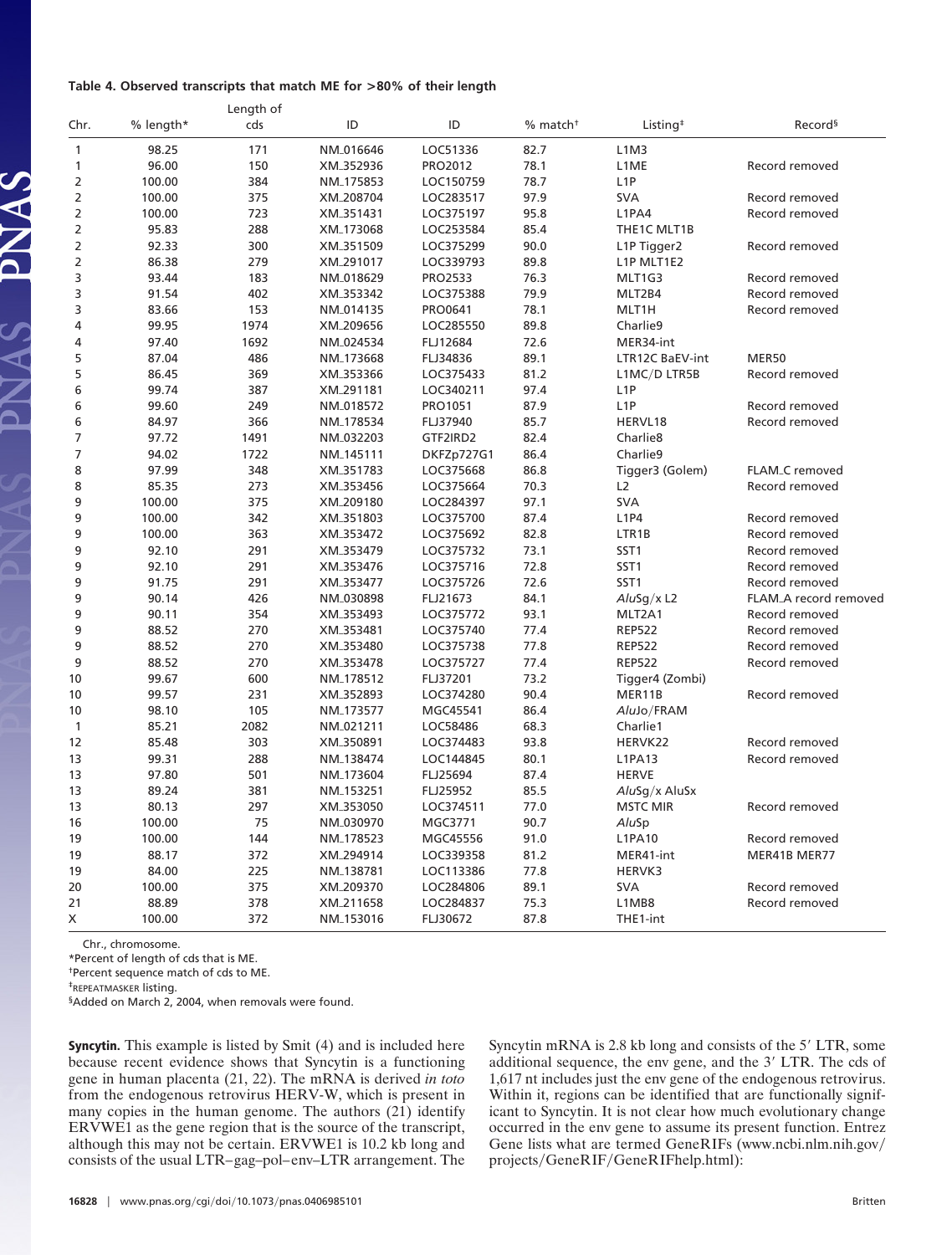- 1. Env HERV-W glycoprotein mediates cell–cell fusion upon interaction with the type D mammalian retrovirus receptor. Env protein was detected in the placental syncytiotrophoblast, suggesting a physiological role during pregnancy and placenta formation.
- 2. Contributor to normal placental architecture, especially in the fusion processes of cytotrophoblasts to syncytiotrophoblasts. The gene expression of Syncytin may be altered in cases with placental dysfunction such as preeclampsia or HELLP syndrome.
- 3. mRNA abundance for Syncytin showed stimulation by forskolin in BeWo cells.
- 4. Syncytin-mediated trophoblastic fusion in human cells is regulated by GCMa.
- 5. Syncytin gene activation is highest in term placenta.
- 6. HERV-W Env glycoprotein is directly involved in the differentiation of primary cultures of human villous cytotrophoblasts.
- 7. Hypoxia alters expression and function of Syncytin and its receptor during trophoblast cell fusion of human placental BeWo cells: Implications for impaired trophoblast syncytialization in preeclampsia.
- 8. Syncytin gene expression is down-regulated by hypoxia, which strengthens the hypothesis that Syncytin is reduced in disturbed pregnancies in the course of placental hypoxia.

**HHCM.** HHCM is identified as a human hepatocellular carcinoma 3.0-kb DNA sequence that encodes (in a 1,404-nt cds) a 52-kDa protein. It transforms both rat liver cells and NIH 3T3 fibroblasts.† Table 1 shows that it is almost 90% made up of L1 MEs. The sequence match is only  $\approx 70\%$ , so much sequence change has occurred because its origin from a part of the L1 sequence. It matches the regions 18–331 nt and 437-1470 nt of L1MD2. This is not apparently a beneficial contribution that L1 has made to our genome, although MEs act in strange ways. The record NM006543 was ''temporarily removed by RefSeq staff for additional review'' and Smit (personal communication) did not find a closely matching genomic sequence. Thus, this example must be considered a candidate for future study.

**LG30.** LG30 is a gene of unknown function in the region  $G72/G30$ of chromosome 13. Mutations in the region are connected to bipolar disorder (23, 24), but it appears that the G72 is more likely to be responsible (25). The LG30 coding region is only 216 nt long, and 100% of its length is related to LTR class ME (MLT1E, MLT1G).

**GTF2IRD2.** GTF2IRD2 was initially described as a transcription factor gene (26, 27), and the NCBI entry consisted of the fragment listed in Table 1. That is why it is included here. It has recently been studied in detail (28, 29), and it turns out that this fragment is actually exon 16, the  $3'$  exon and the only long exon, more than half the length of the whole coding sequence. This

- 1. Nekrutenko, A. & Li, W. H. (2001) *Trends Genet.* **17,** 619–621.
- 2. Lorenc, A. & Makalowski, W. (2003) *Genetics* **118,** 183–191.
- 3. Sorek, R. R., Ast, G. & Graur, D. (2002) *Genome Res.* **12,** 1060–1067.
- 4. Smit, A. F. (1999) *Genet. Dev.* **9,** 657–663.
- 5. Brosius, J. (1999) *Gene* **228,** 115–134.
- 6. Makalowski, W. (2000) *Gene* **259,** 61–67.
- 7. Lagemaat, L., Landry, J. R., Mager, D. L. & Medstrand, P. (2003) *Trends Genet.* **19,** 530–536.
- 8. Jordan, K., Rogozin, I. B., Glazko, G. V. & Koonin, E. V. (2003) *Trends Genet.* **19,** 68–72.

exon consists entirely of ME sequence Charlie8. What follows is a quotation from ref. 29. ''GTF2IRD2 is the third member of the novel TFII-I family of genes clustered on 7q11.23. The GTF2IRD2 protein contains two putative helix–loop–helix regions (I-repeats) and an unusual C-terminal CHARLIE8 transposon-like domain, thought to have arisen as a consequence of the random insertion of a transposable element generating a functional fusion gene. The retention of a number of conserved transposase-associated motifs within the protein suggests that the CHARLIE8-like region may still have some degree of transposase functionality that could influence the stability of the region in a mechanism similar to that proposed for Charcot– Marie–Tooth neuropathy type 1A. GTF2IRD2 is highly conserved in mammals and the mouse orthologue (Gtf2ird2) has also been isolated.''

#### **Other Transcript Coding Sequences Apparently Derived from ME.**

Table 4 is a list of 49 examples of observed transcripts for which the coding sequences have been determined by computer programs, and these cds are made up from MEs at least to the extent of 80%. This collection was made by running REPEAT-MASKER against the NCBI collection of gene transcripts in February of 2004, but when checks were made in early March, all of the transcripts so marked had been removed from the collection. It seems likely that someone decided they were junk, which in a sense may be true, but from the point of view of this article they may be considered potentially useful and should be further examined. Some of them are likely to be examples of the transcription of fragments of ME, a process which occurs frequently. Regions of ME line 1 are expressed in mouse and rat and human RNA collections (unpublished data). Smit's table (4) has been extended (27) to include 47 potential genes derived at least in part from ME. However, the central issue for these two tables is whether these candidates are actually functioning genes. In fact, there is no evidence in the majority of cases that these mRNAs are produced by functioning genes. There are two examples in these tables where nearly the whole mRNA derives from an ME, and one of them is described above as Syncytin (21, 22). The other appears to be the transcription of a fragment of a sequence related fairly closely to HERV3, including the env gene and LTR, and the transcript is described as an env gene mRNA. The evidence of its function is transcription in placental trophoblast cells (28), reminiscent of intracysternal A-particles in mouse that are similar to ERVs and may be claimed to have an important role in placenta (29).

The cases described and possibly the example just mentioned (4, 27) show that parts of ME have been converted to form essentially complete gene coding sequences. There are probably more cases as indicated by Table 4. These observations add to the many known ways in which MEs have contributed to our evolution. This subject has been reviewed recently by Kazazian (30) who characterizes them as being in the driver's seat, rather than simply being useful to have around. Because of this review there is not reason for extensive discussion here.

I thank John Williams for assistance, Arian Smit and Mark Springer for criticism, and Eric H. Davidson's laboratory for support.

- 9. Liu, G., Zhao, S., Bailey, J. A., Sahinalp, S. C., Alkan, C., Tuzun, E., Green, E, D. & Eichler, E. E. (2003) *Genome Res.* **13,** 358–368.
- 10. Britten, R. J. & Davidson, E. H. (1971) *Q. Rev. Biol.* **46,** 111–138.
- 11. Britten, R. J. (1996) *Mol. Phylogenet. Evol.* **5,** 13–17.
- 12. Britten, R. J. (1996) *Proc. Natl. Acad. Sci. USA* **93,** 9374–9377.
- 13. Britten, R. J. (1997) *Gene* **205,** 177–182.
- 14. De la Monte, S. M. & Wands, J. R. (2002) *Front. Biosci.* **7,** 989–996.
- 15. De la Monte, S. M. & Wands, J. R. (2004) *J. Alzheimer's Dis.* **6,** 231–242.
- 16. Boyd, J. M., Malstrom, S., Subramanian, T., Venkatesh, L. K., Schaeper, U., Elangovan, B., D'Sa-Eipper, C. & Chinnadurai, G. (1994) *Cell* **79,** 341–351.

<sup>†</sup>Yang, S. S., Zhang, K., Vieira, W., Taub, J. V., Zeilstra-Ryalls, J. H. & Somerville, R. L., 14th International Symposium for Comparative Leukemia and Related Diseases, October 8 –12, 1989, Vail, CO.